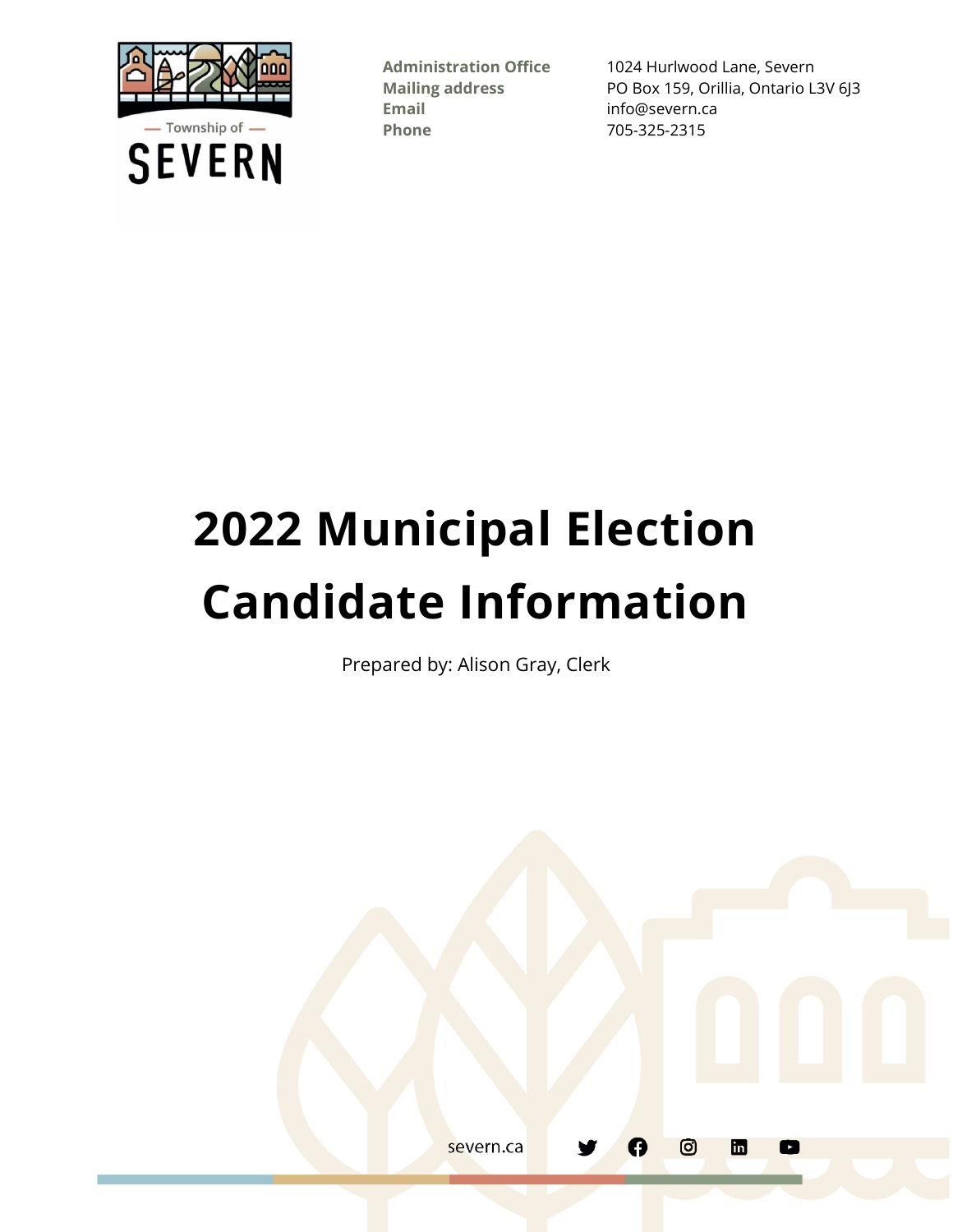

# <span id="page-1-0"></span>**Table of Contents**

| Section B: Frequently Asked Questions 5                            |
|--------------------------------------------------------------------|
|                                                                    |
|                                                                    |
|                                                                    |
|                                                                    |
| When can interested candidates file their nomination paperwork?6   |
|                                                                    |
| What do I need to file my nomination paperwork?6                   |
| How does a candidate choose which ward to run in? Do you have to   |
|                                                                    |
|                                                                    |
| How do I find out what is currently going at Council and Committee |
| How much do the Mayor, Deputy Mayor and Councillors get paid? .10  |
|                                                                    |
|                                                                    |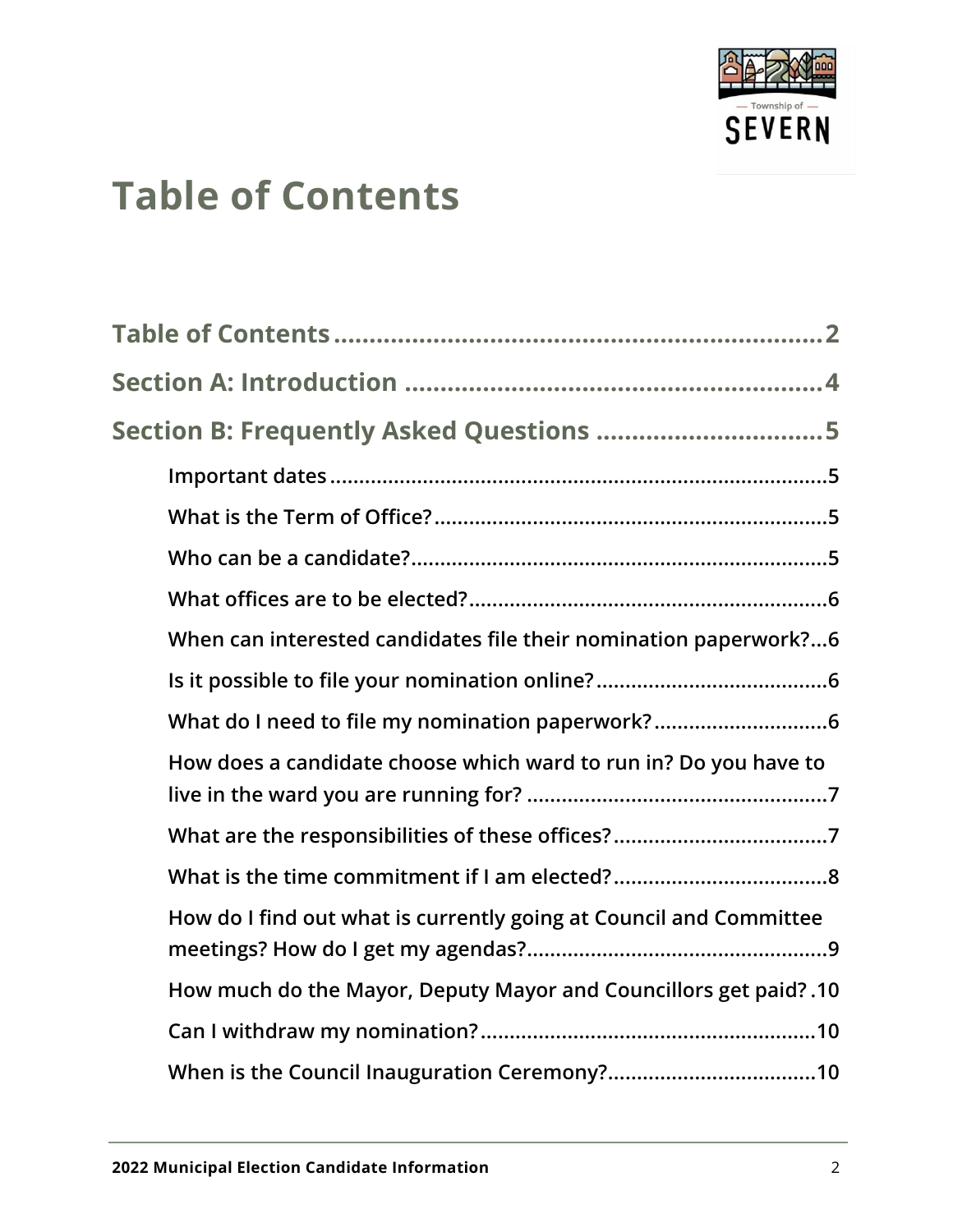

| Section C: General Election Information  11                 |
|-------------------------------------------------------------|
| Use of Township logo and corporate resources 11             |
|                                                             |
|                                                             |
|                                                             |
|                                                             |
|                                                             |
|                                                             |
| Section D: Election Financial Responsibilities  13          |
| When may a candidate conduct fundraising and incur campaign |
|                                                             |
|                                                             |
|                                                             |
|                                                             |
| Section G: Prohibition of Canvasing in Voting Places  15    |
|                                                             |
|                                                             |
| Appendix C: 2022 Council and Committee Schedule  18         |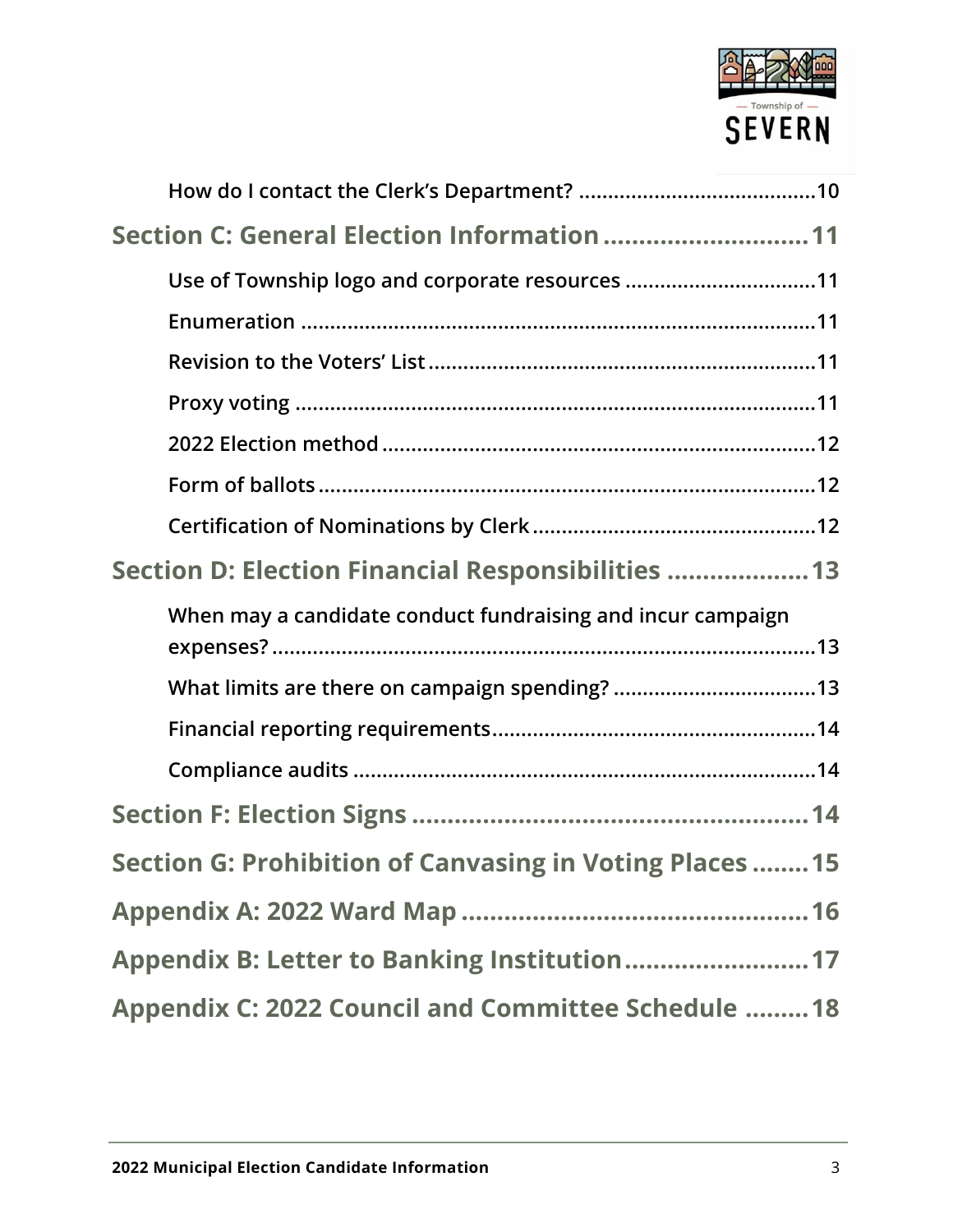

# <span id="page-3-0"></span>**Section A: Introduction**

Thank you for your interest in serving the public as part of Municipal Council! Serving the public as an elected official requires a four-year commitment of considerable time and energy. You are getting ready to embark on a journey that will be both rewarding and frustrating. If you are a first-time candidate, you will find running for office to be a challenging and exciting experience. We hope that with this package, your trip through the election process will be made a little easier.

The **[Municipal Elections Act, 1996](https://www.ontario.ca/laws/statute/96m32)** sets out in detail the requirements to be met by candidates for office. These requirements have been summarized for your convenience. We urge you to obtain your own updated copy of the Municipal Elections Act which can be downloaded from the **[Province of Ontario E-Laws](https://www.ontario.ca/Laws)** website.

It is most important to note that the contents of this package are intended only as a guide to certain provisions of relevant legislation and do not purport to recite all applicable statutory references. Prospective candidates must satisfy themselves through their own determination that they have complied with the election financing regulations and that they are in fact qualified to vote and run for office.

As this election year progresses, additional information will be available regarding the specifics of the election process. We will be providing you with this information as it becomes available. You are advised to read the enclosed material carefully. It is important that you are aware of your responsibilities as a candidate. Please do not hesitate to contact me with any questions you may have.

Best wishes for a successful campaign and please do not hesitate to contact me if you have questions.

Alison Gray

Alison Gray, Clerk Phone: 705-325-2315 x232 Email: **[agray@severn.ca](mailto:agray@severn.ca)**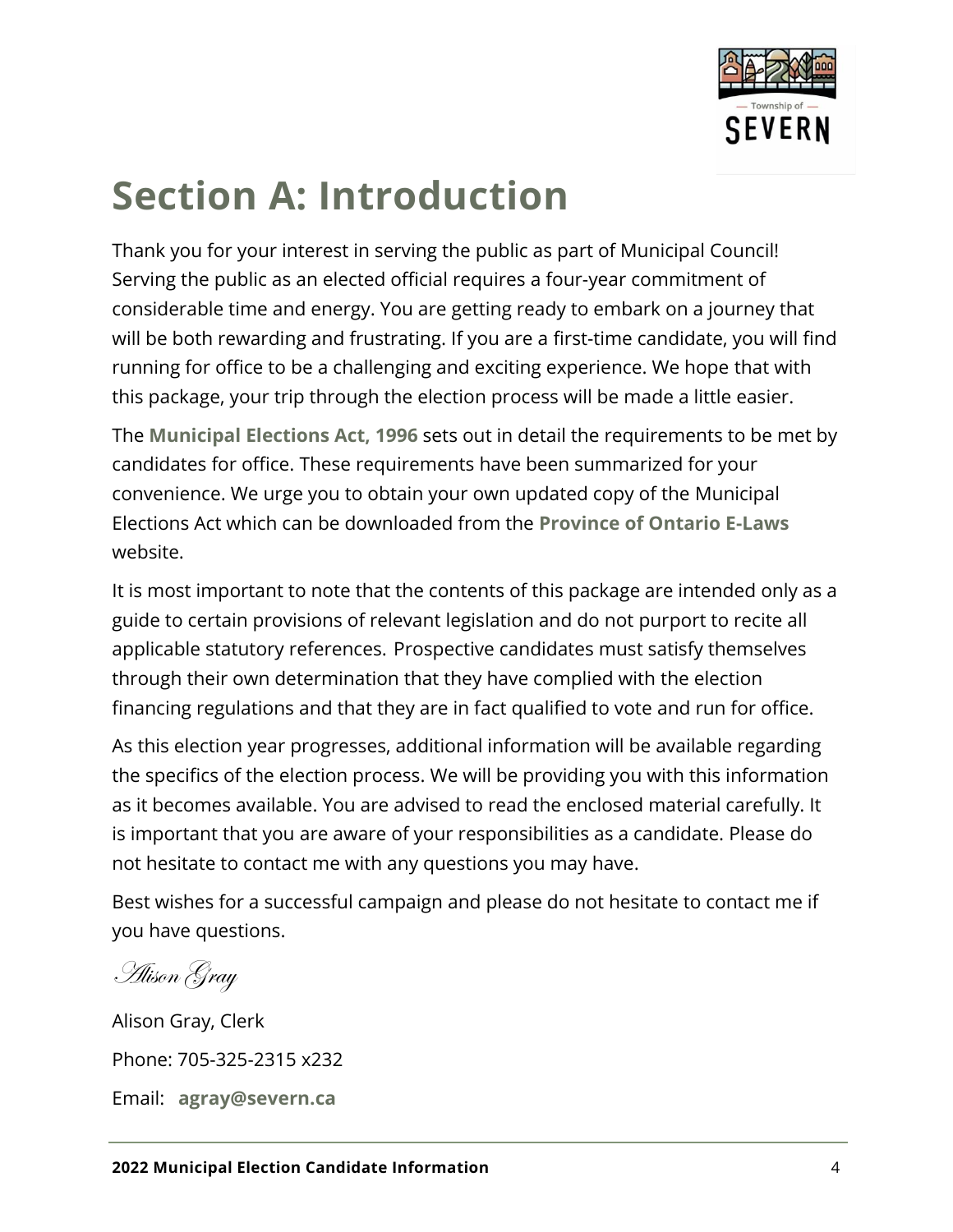

### <span id="page-4-0"></span>**Section B: Frequently Asked Questions**

#### <span id="page-4-1"></span>**Important dates**

| <b>Date</b>       | <b>Details</b>                                                                                    |
|-------------------|---------------------------------------------------------------------------------------------------|
| May 2, 2022       | Nominations may be filed                                                                          |
|                   | <b>Nomination Day</b>                                                                             |
| August 19, 2022   | Nominations accepted from 9:00 a.m. to                                                            |
|                   | 2:00 p.m.                                                                                         |
| August 22, 2022   | Nominations to be certified or rejected<br>by the Clerk<br>List of Candidates posted by 4:00 p.m. |
| September 1, 2022 | Revision Period commences for the<br>Voters' List                                                 |
| October 24, 2022  | Election Day                                                                                      |

#### <span id="page-4-2"></span>**What is the Term of Office?**

The term of the Township of Severn (Severn) Municipal Council will be four years, resulting in a term from November 15, 2022 and ending November 14, 2026.

#### <span id="page-4-3"></span>**Who can be a candidate?**

Any person who is qualified to be a voter in the Severn's 2022 Municipal Election is also eligible to be a candidate.

Candidates for the offices of Mayor, Deputy Mayor and Councillor must be:

- A resident of Severn, or an owner or tenant of land in Severn, or the spouse or same sex partner of such an owner or tenant
- A Canadian citizen
- At least 18 years old
- Not prohibited from voting by law.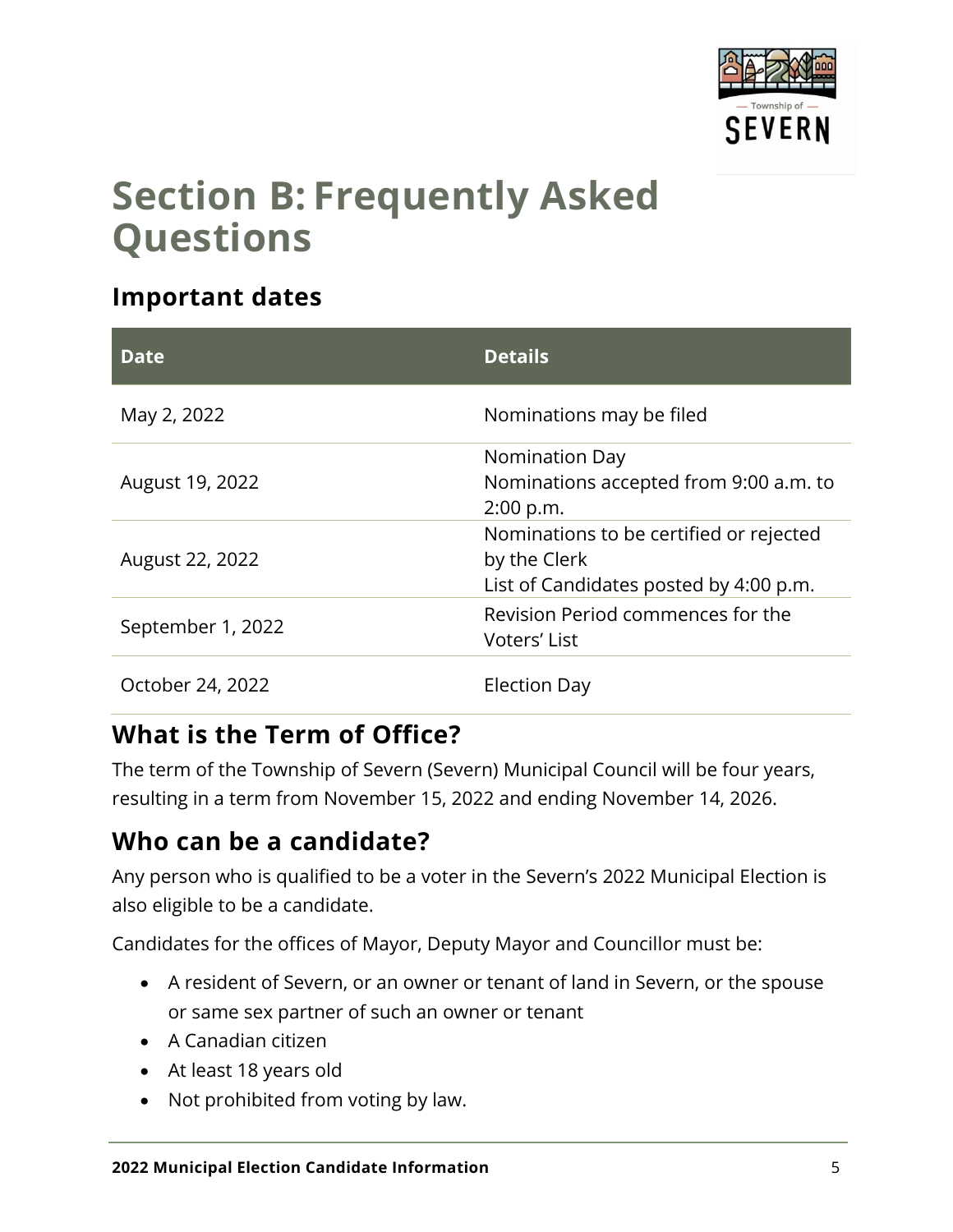

A candidate for School Board Trustee must reside within the Board area and be a supporter of that Board.

Please note that if you were a candidate in the 2018 Municipal Election and failed to file a financial statement, you are ineligible to be elected or appointed to any office, until the 2026 Municipal Election.

#### <span id="page-5-0"></span>**What offices are to be elected?**

The offices to be elected are:

- Mayor (one) (Note: member of Council for the County of Simcoe)
- Deputy Mayor (one) (Note: member of Council for the County of Simcoe)
- Councillor (one for each ward)
	- o Ward 1
	- o Ward 2
	- o Ward 3
	- o Ward 4
	- o Ward 5
- School Board Trustee (one for each Board)
	- o English Public
	- o English Separate/Catholic
	- o French Public
	- o French Separate/Catholic

#### <span id="page-5-1"></span>**When can interested candidates file their nomination paperwork?**

Individuals can file their nomination paperwork beginning on Monday, May 2, 2022 at 8:30 a.m. and up until Friday, August 19, 2022 at 2:00 p.m. by appointment.

#### <span id="page-5-2"></span>**Is it possible to file your nomination online?**

No. Candidates must file their nomination papers in-person or by an agent, by appointment.

#### <span id="page-5-3"></span>**What do I need to file my nomination paperwork?**

The nomination must be completed in full and filed in person by the candidate or agent and include: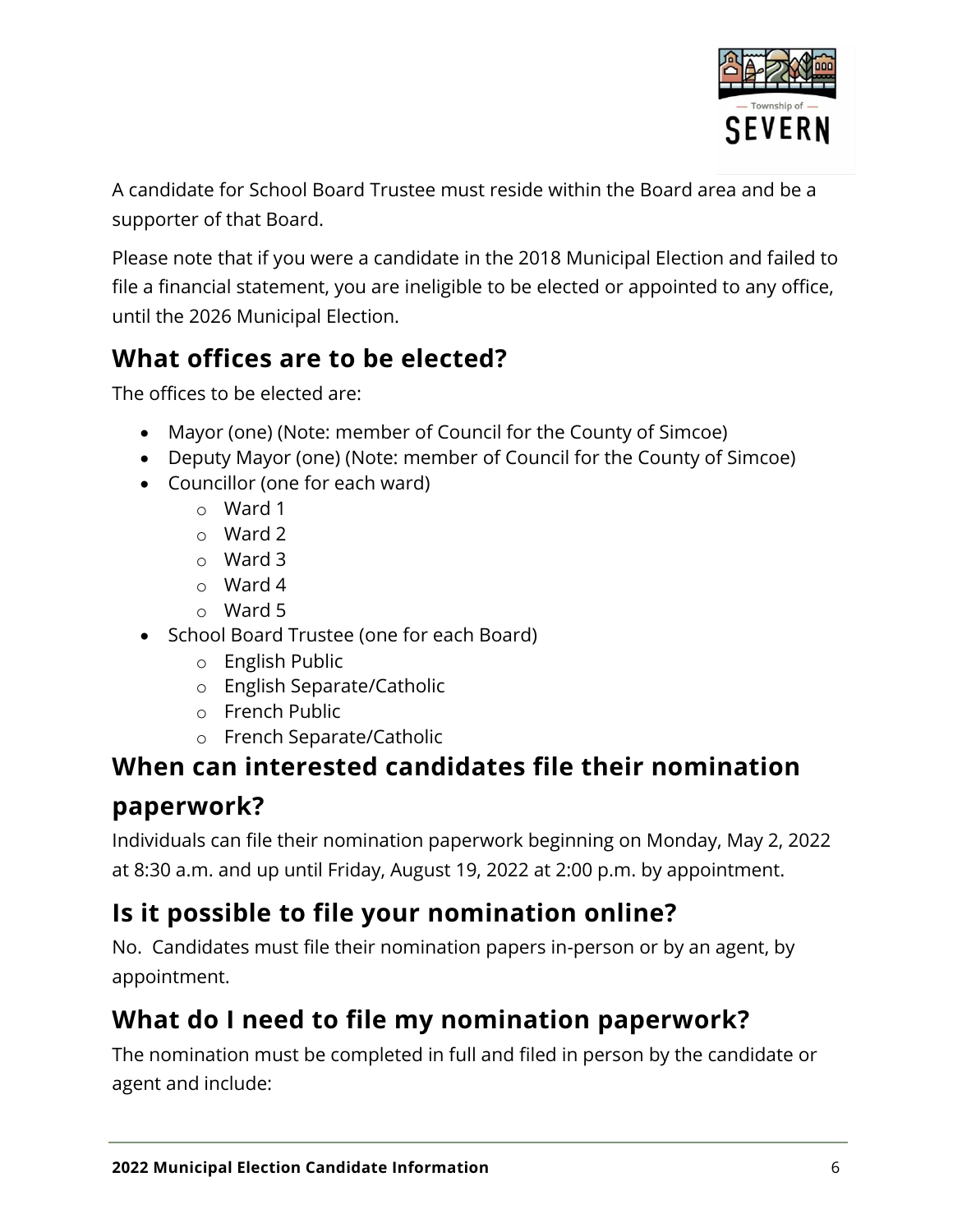

- Identification suitable to the Clerk
- Nomination Paper (Form 1)
- 25 Endorsement Signatures on the prescribed form (Form 2) from people who are eligible to vote in the Township
- Application filing fee
	- o \$200 for Mayor/Head of Council
	- o \$100 for all other offices (Deputy Mayor and Ward Councillor)

#### <span id="page-6-0"></span>**How does a candidate choose which ward to run in? Do you have to live in the ward you are running for?**

A candidate can run for office in the ward of their choice. You do not have to live in the same ward you are running in; however, you do have to vote from the address at which you reside. For example, if you live in Ward 2, but are running in Ward 3, you must vote in Ward 2. A Ward Map is included in this guide as Appendix A.

#### <span id="page-6-1"></span>**What are the responsibilities of these offices?**

The Mayor is responsible to provide leadership and act as a spokesperson to the public and work with other levels of government as well as **holding a seat with the Council of County of Simcoe.**

The Deputy Mayor is also responsible to provide leadership and act as a spokesperson to the public in the absence of the Mayor. The Deputy Mayor also **holds a seat with the Council of County of Simcoe.**

Each Ward Councillor is responsible for representing their ward on Council while also, with the Mayor and Deputy Mayor, working together as a whole as the primary decision-making body for the Township.

Per Section 224 of the **[Municipal Act, 2001](https://www.ontario.ca/laws/statute/01m25)**, the role of Council is:

(a) to represent the public and to consider the well-being and interests of the municipality;

- (b) to develop and evaluate the policies and programs of the municipality;
- (c) to determine which services the municipality provides;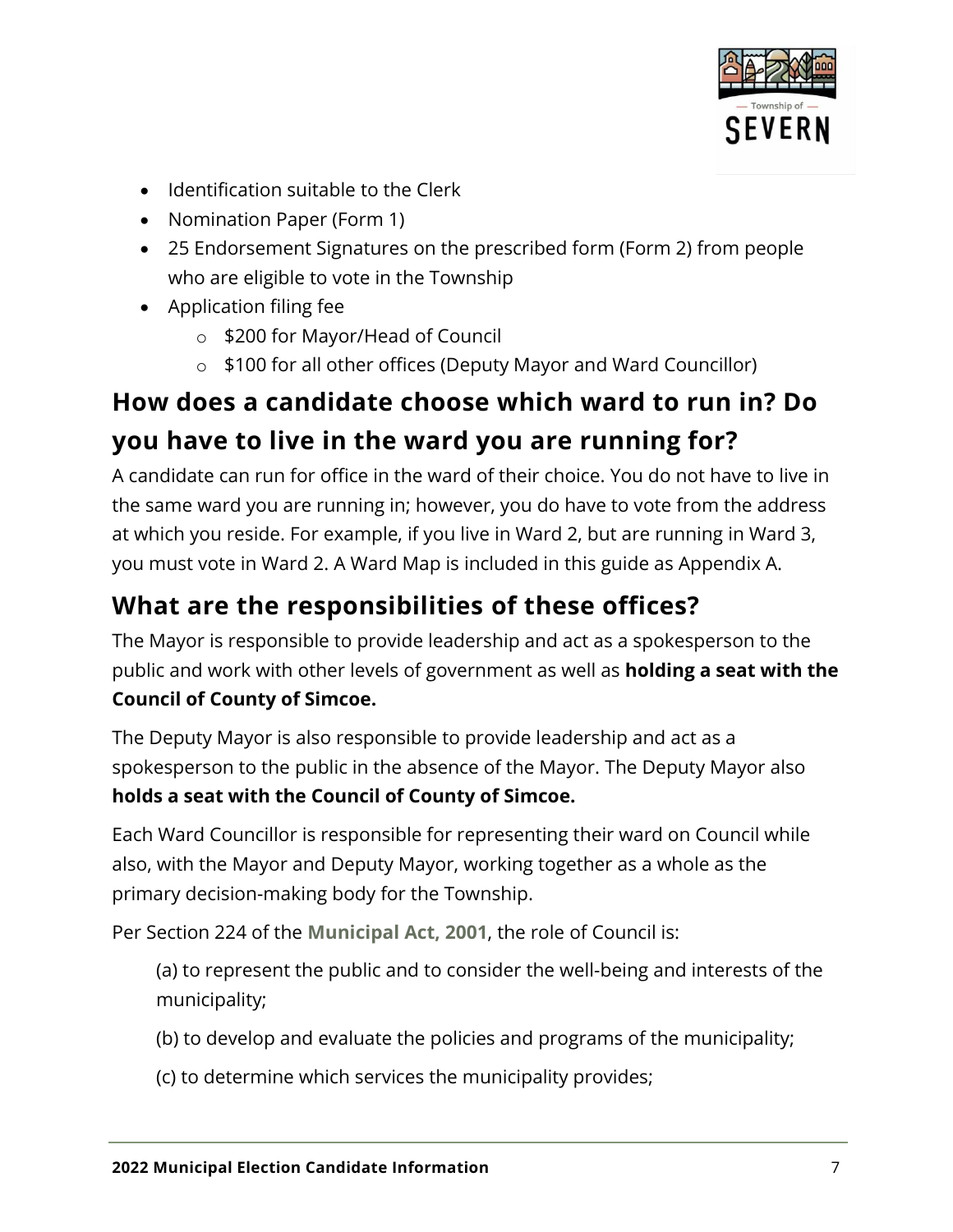

(d) to ensure that administrative policies, practices and procedures and controllership policies, practices and procedures are in place to implement the decisions of council;

(d.1) to ensure the accountability and transparency of the operations of the municipality, including the activities of the senior management of the municipality;

(e) to maintain the financial integrity of the municipality; and

(f) to carry out the duties of council under this or any other Act.

Per Section 225 of the **[Municipal Act,](https://www.ontario.ca/laws/statute/01m25) 2001**, the role of Head of Council (or Mayor) is:

(a) to act as chief executive officer of the municipality;

(b) to preside over council meetings so that its business can be carried out efficiently and effectively;

(c) to provide leadership to the council;

(c.1) without limiting clause (c), to provide information and recommendations to the council with respect to the role of council described in clauses 224 (d) and (d.1);

(d) to represent the municipality at official functions; and

(e) to carry out the duties of the head of council under this or any other Act.

#### <span id="page-7-0"></span>**What is the time commitment if I am elected?**

A Councillor can expect to devote time for a minimum of three meetings per month along with various duties on outside Committees as appointed by Council. Meetings are held generally during the day with some evening meetings. Time commitments would include:

- Council meetings (1st Wednesday of every month)
- Planning and Development Committee meetings (3rd Wednesday of every month)
- Corporate Services Committee meetings (4th Wednesday of every month)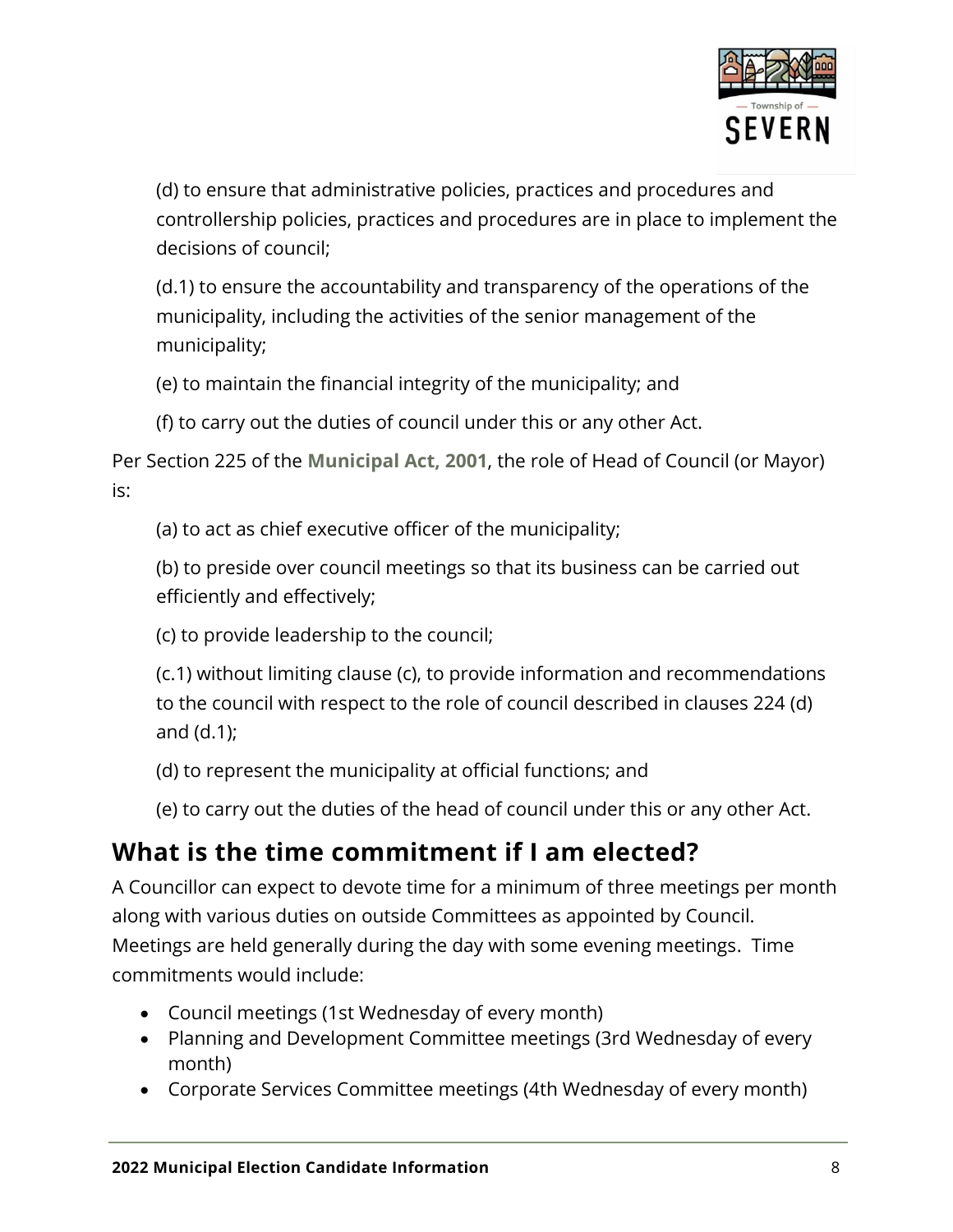

- Community Events (i.e., ceremonies, parades, etc.)
- Telephone calls, emails and contact with constituents
- Reading and research time

For reference the 2022 Severn Council and Committees schedule has been included at the end of this package. The annual meeting schedule is subject to change to accommodate Council attendance at conferences and the Administration Office holiday closure in December.

In addition to attending regular Council and Committee meetings, members are required to attend meetings of other committees to which they are appointed. These committees are established for a specific purpose and currently include the following:

- Accessibility Advisory Committee
- Culture and Recreation Advisory Committee
- Lake Country Tourism
- Physician Recruitment
- Public Library Board (Coldwater or Orillia)
- Severn Sound Environmental Association
- Southeast Georgian Bay Chamber of Commerce (SEGBAY)
- Villages and Hamlets Committee

#### <span id="page-8-0"></span>**How do I find out what is currently going at Council and Committee meetings? How do I get my agendas?**

You can access our Council and Committee meetings **[online](https://severn.civicweb.net/Portal/MeetingTypeList.aspx)** or watch them on our **[YouTube](https://www.youtube.com/channel/UCzhcoASavyb3nVr4jxzx8vA)** channel.

Severn provides all meeting materials electronically via email and members are expected to use their Township-provided computer to access meeting agendas. Further, all members are expected to check their Township email regularly as it is the primary means of communication.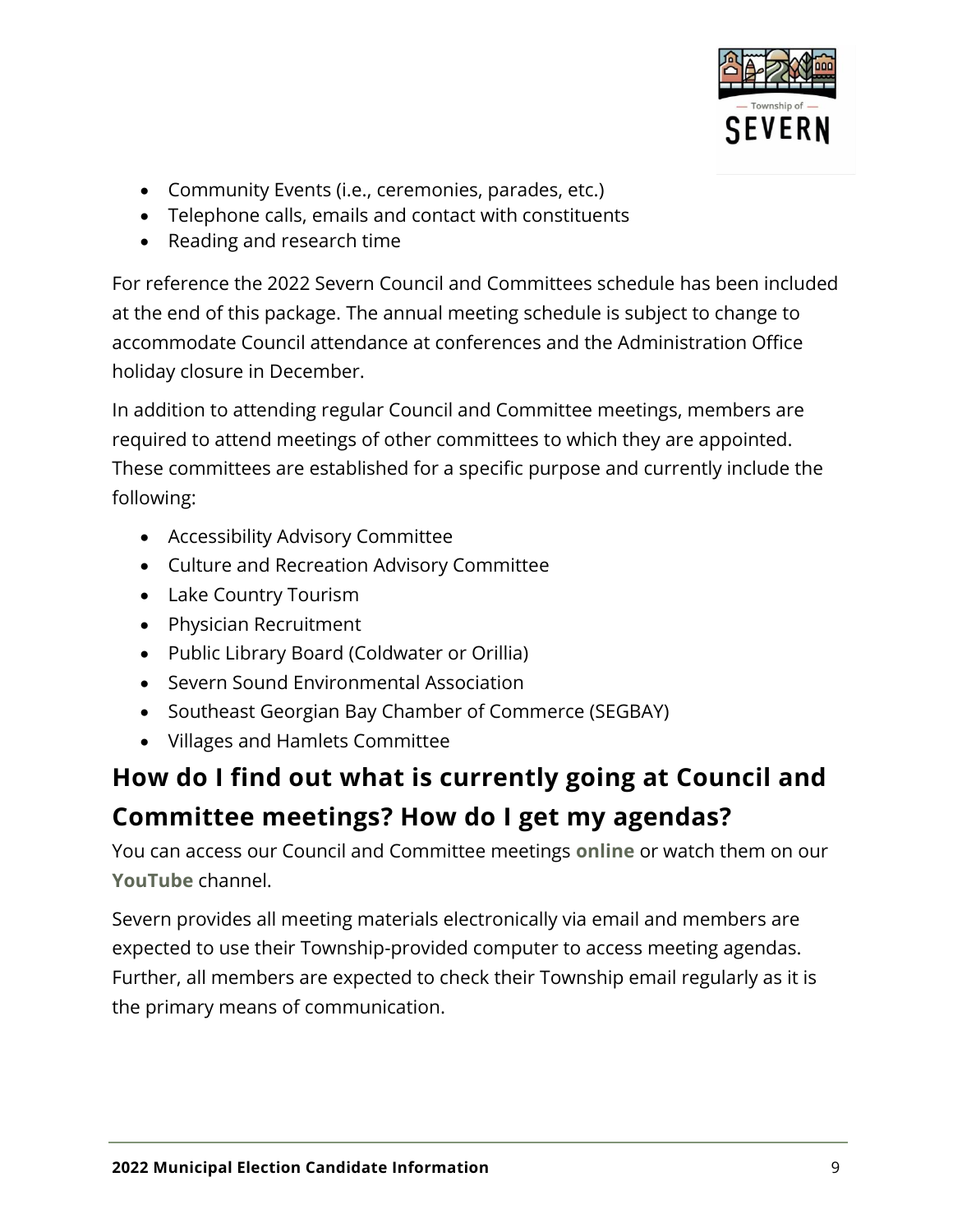

#### <span id="page-9-0"></span>**How much do the Mayor, Deputy Mayor and Councillors get paid?**

The 2022 salaries are:

| Mayor M | \$45,231.22 |
|---------|-------------|
|         |             |

- Deputy Mayor \$30,940.98
- $\bullet$  Councillor  $$24,654.63$

The Mayor and Deputy Mayor also receive a salary and expense allowance from County of Simcoe.

Council members are also provided with a monthly internet allowance of \$25 and an annual mileage allowance. In addition to their annual remuneration, members also receive per diem payments should they attend conferences, seminars, or meetings for boards and committees they have been appointed to.

#### <span id="page-9-1"></span>**Can I withdraw my nomination?**

Yes, the last day to withdraw a nomination is Friday, August 19, 2022 by 2:00 p.m.

#### <span id="page-9-2"></span>**When is the Council Inauguration Ceremony?**

The Council Inauguration Ceremony will be held on Wednesday, December 7, 2022.

#### <span id="page-9-3"></span>**How do I contact the Clerk's Department?**

For more information on all election matters, please contact Severn's Clerk's Department:

Alison Gray, Clerk

Phone: 705-325-2315 x232

Email: **[agray@severn.ca](mailto:agray@severn.ca)**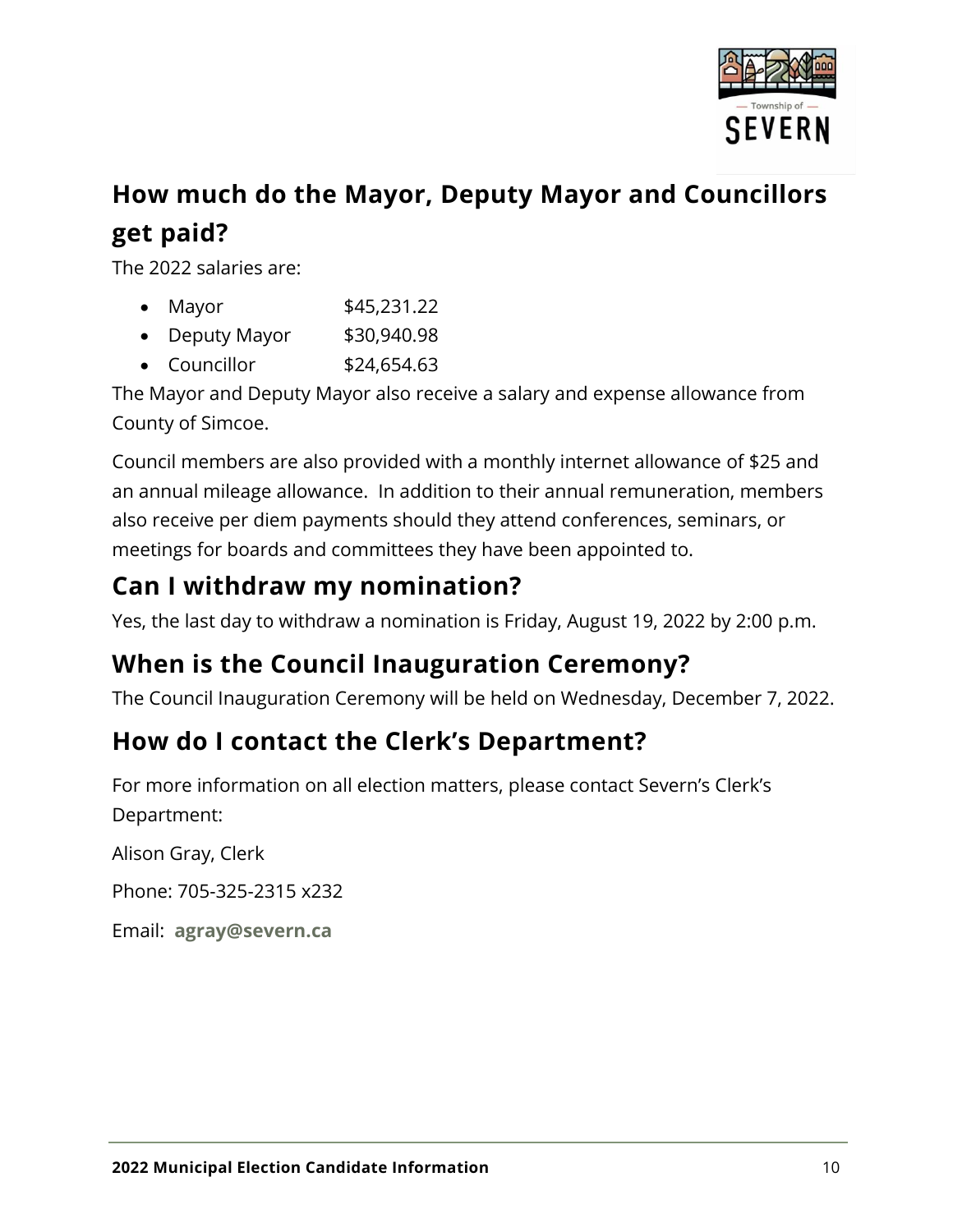

### <span id="page-10-0"></span>**Section C: General Election Information**

#### <span id="page-10-1"></span>**Use of Township logo and corporate resources**

Use of any corporate Township logo, crest, or images by candidates on signs, brochures, social media, websites, or any other election-related material is strictly prohibited.

Please reference the Use of Municipal Resources Municipal Elections Policy for clarification regarding the use of other municipal facilities and resources.

#### <span id="page-10-2"></span>**Enumeration**

Enumeration and the Preliminary List of Electors is prepared by the **[Municipal](https://www.mpac.ca/)  [Property Assessment Corporation](https://www.mpac.ca/)** (MPAC) and contains the names and addresses and school support of each person who meets the qualifications of an elector.

Electors can check whether or not they are on the Voters' List online through **[Voter](https://voterlookup.ca/)  [Lookup.ca](https://voterlookup.ca/)**

The Voters List will be available to candidates on September 1, 2022 on request. Candidates are only provided access to a copy of the part of the Voters' List that contains the name of electors who are entitled to vote for the office for which they have filed nomination papers.

#### <span id="page-10-3"></span>**Revision to the Voters' List**

Applications for revisions, changes and additions to the Voters' List will be accepted by the Clerk commencing on September 1, 2022 and ending at 8:00 p.m. on Election Day (October 24, 2022) at the Administration Office.

#### <span id="page-10-4"></span>**Proxy voting**

As Severn is providing an alternative voting method, being online voting, there will be **no proxy votes.**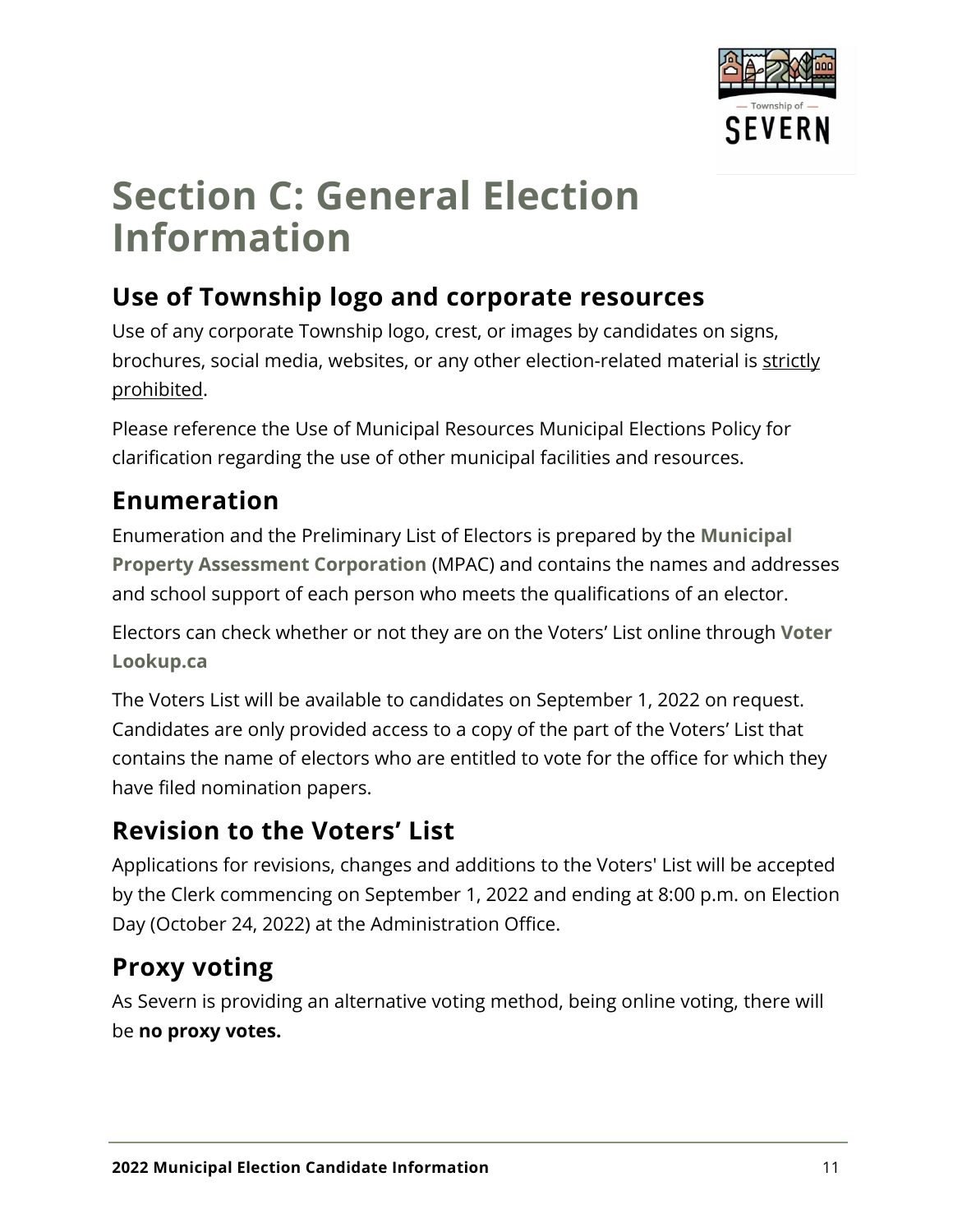

#### <span id="page-11-0"></span>**2022 Election method**

Severn is utilizing a hybrid voting method which will allow electors to vote in person or online.

Additional information on the voting method, including detailed election procedures, will be made available for electors and candidates throughout 2022.

#### <span id="page-11-1"></span>**Form of ballots**

The municipality uses a fully composite ballot. Each elector receives one ballot, which contains all ballots for every office for which they are entitled to vote.

#### <span id="page-11-2"></span>**Certification of Nominations by Clerk**

Section 35 of the **[Municipal Elections Act,](https://www.ontario.ca/laws/statute/96m32) 1996** states:

- 1) The Clerk shall examine each nomination that has been filed, in accordance with the following timetable:
- i. All nominations filed on or before Nomination Day shall be examined before 4:00 p.m. on the Monday following Nomination Day.
- ii. All additional nominations filed under subsection 33(5) shall be examined before 4:00 p.m. on the Thursday following Nomination Day.
- 2) If satisfied that a person is qualified to be nominated and that the nomination complies with this Act (Municipal Elections Act, 1996), the Clerk shall certify the nomination by signing the nomination paper.
- 3) If not satisfied that a person is qualified to be nominated or that the nomination complies with this Act, the Clerk shall reject the nomination.
- 4) When the Clerk rejects a nomination, he or she shall, as soon as possible, give notice of the fact to the person who sought to be nominated and to all candidates for the office.
- 5) The Clerk's decision to certify or reject a nomination is final.

Note: It is the responsibility of the candidate to ensure they meet all the qualifications and file proper nomination papers, each candidate should contact the Clerk to ensure that their Nomination Forms are in order.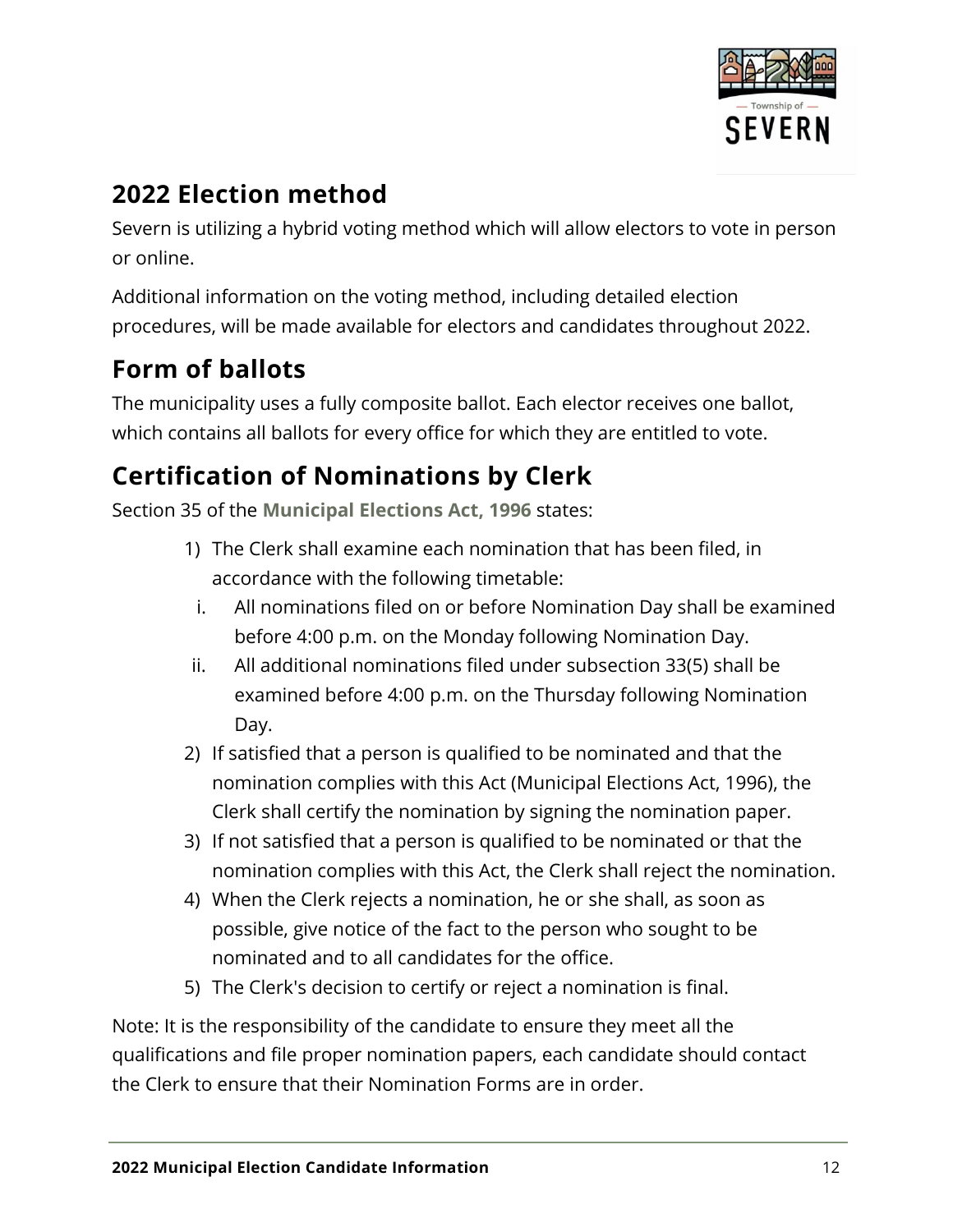

# <span id="page-12-0"></span>**Section D: Election Financial Responsibilities**

The **[Municipal Elections Act,](https://www.ontario.ca/laws/statute/96m32) 1996** imposes limitations on the expenses for candidates in municipal elections and also imposes requirements on the candidate to report the contributions received and the funds expended.

Detailed information on campaign finances, reporting, contributions, and expenses may be found within the Province of Ontario Candidate Information Guide (expected release in April 2022). Candidates are encouraged to reference the Municipal Elections Act, 1996 for the exact details.

#### <span id="page-12-1"></span>**When may a candidate conduct fundraising and incur campaign expenses?**

The candidate may incur campaign expenses and may accept donations starting on the day they file their Nomination Form.

#### <span id="page-12-2"></span>**What limits are there on campaign spending?**

A preliminary maximum campaign expense limit will be provided to the candidate when the nomination is filed.

**For reference only**, the 2018 maximum spending limits were:

| Mayor                        | \$18,946.10 |
|------------------------------|-------------|
| Deputy Mayor                 | \$16,446.10 |
| Ward 1 Councillor            | \$7,180.25  |
| Ward 2 Councillor            | \$7,115.65  |
| Ward 3 Councillor            | \$7,925.70  |
| Ward 4 Councillor            | \$7,140.30  |
| Ward 5 Councillor \$7,503.25 |             |

An Interim Certificate of Maximum Expenses will be issued upon filing of nominations.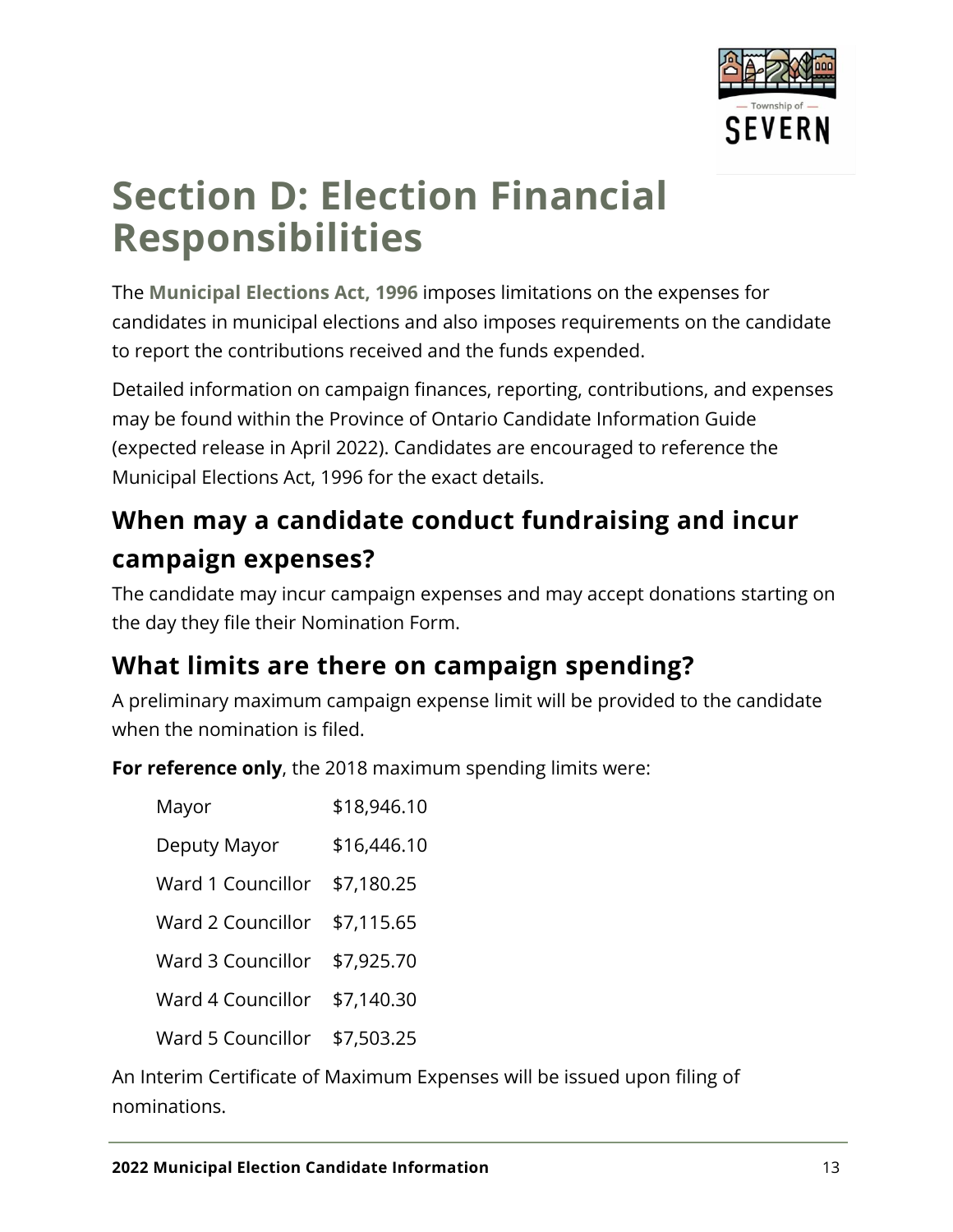

A Certificate of Maximum Campaign Spending Limits will be issued to candidates by September 26, 2022.

A letter has been enclosed in this package for candidates to take to their banking institution to assist in the creation of their campaign bank account (Appendix B).

#### <span id="page-13-0"></span>**Financial reporting requirements**

On or before **March 31, 2023**, each candidate shall file the necessary financial reports with the Clerk.

#### <span id="page-13-1"></span>**Compliance audits**

Per Section 88.33 of the **[Municipal Elections Act,](https://www.ontario.ca/laws/statute/96m32) 1996** any elector may apply to the Clerk of the municipality or the secretary of a local board, in writing, for a compliance audit of the campaign of any candidate within 90 days of the filing of the financial reports of the candidate.

Within ten days after receiving the application, the clerk of the municipality or the secretary of the local board, as the case may be, shall forward the application to the compliance audit committee established. Upon receipt, within 30 days, the committee shall consider the application and decide whether it should be granted or rejected.

# <span id="page-13-2"></span>**Section F: Election Signs**

Severn has rules and regulations regarding the use and placement of election signs within the municipality.

A copy of Severn's Election Sign By-law is included in the Nomination Package for reference.

Signs may not be erected prior to the date set out in the Election Sign By-law.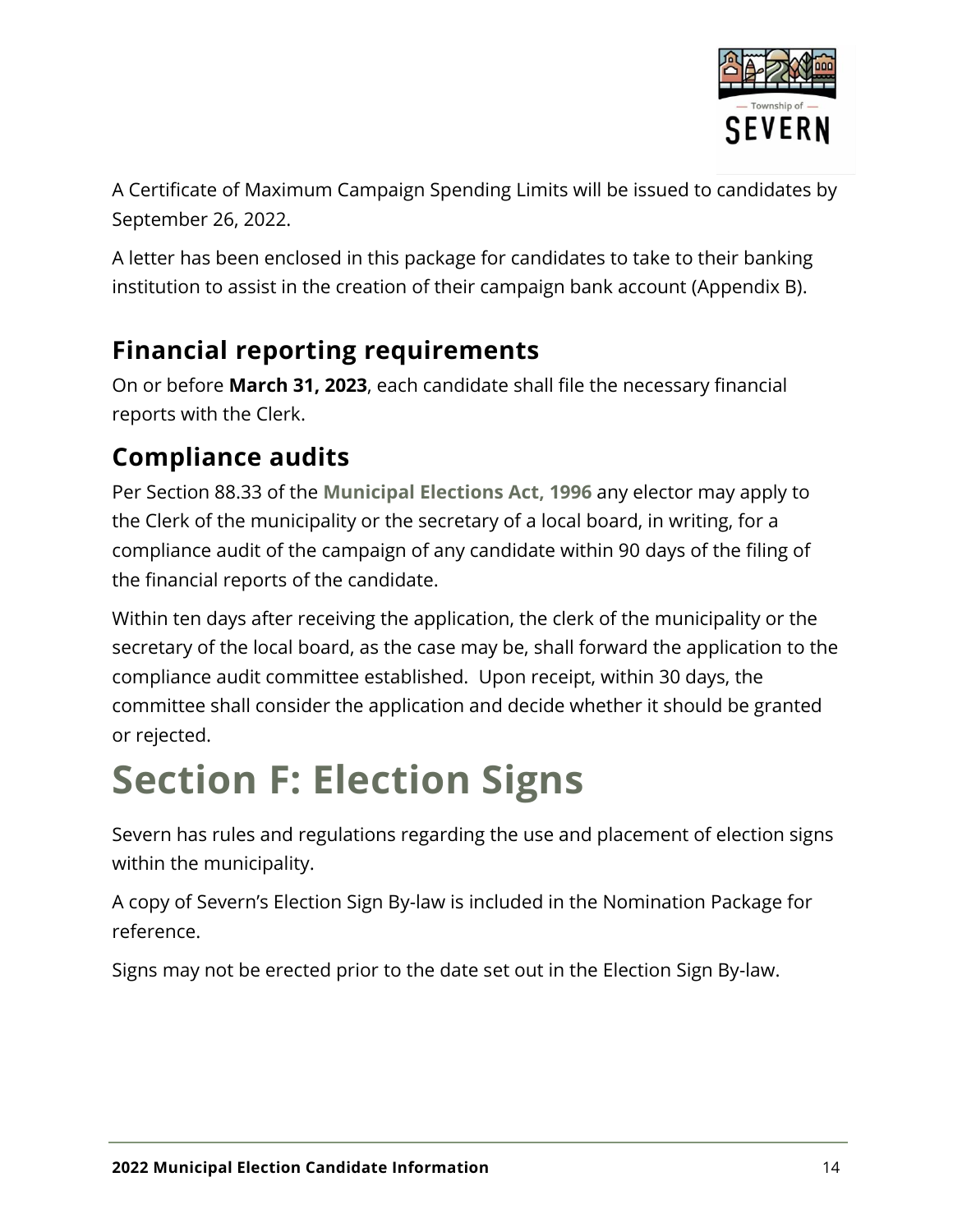

# <span id="page-14-0"></span>**Section G: Prohibition of Canvasing in Voting Places**

Electioneering or campaigning in any nature is strictly prohibited and is not permitted on any premise used as a voting place. This premise includes the entire building and the property on which it is located.

Section 48 of the **[Municipal Elections Act,](https://www.ontario.ca/laws/statute/96m32) 1996** provides as follows:

- 1) While an elector is in a voting place, no person shall attempt, directly or indirectly, to influence how the elector votes .
- 2) Without limiting the generality of subsection (1), no person shall display a candidate's election campaign material or literature in a voting place.
- 3) For the purpose of this section, 'voting place' includes any place in the immediate vicinity of the voting place designated by the Clerk.

Deputy Returning Officers and Election Officials will be instructed to remove any election campaign material or literature of any nature.

The decision of the Deputy Returning Officer is final.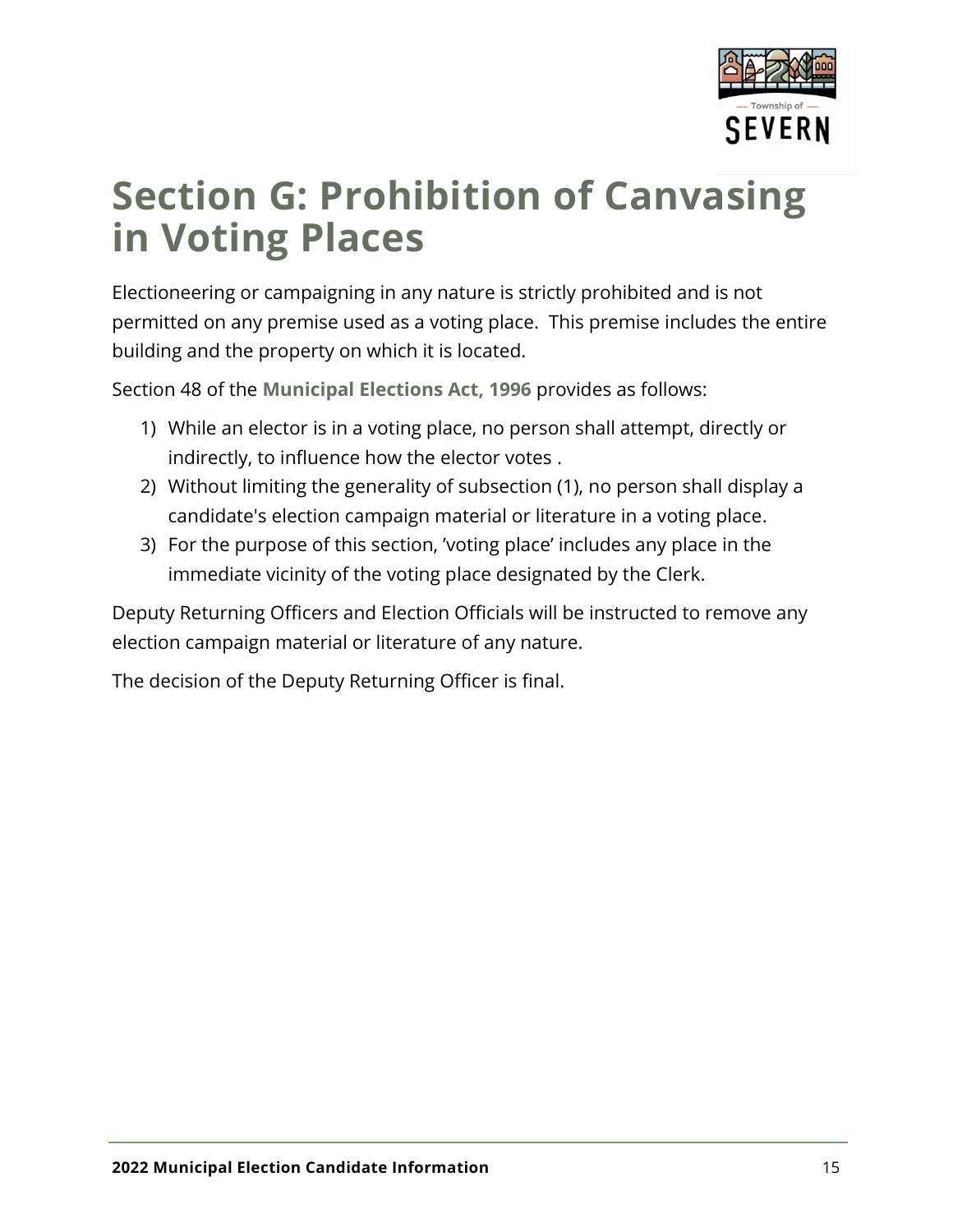

# <span id="page-15-0"></span>**Appendix A: 2022 Ward Map**

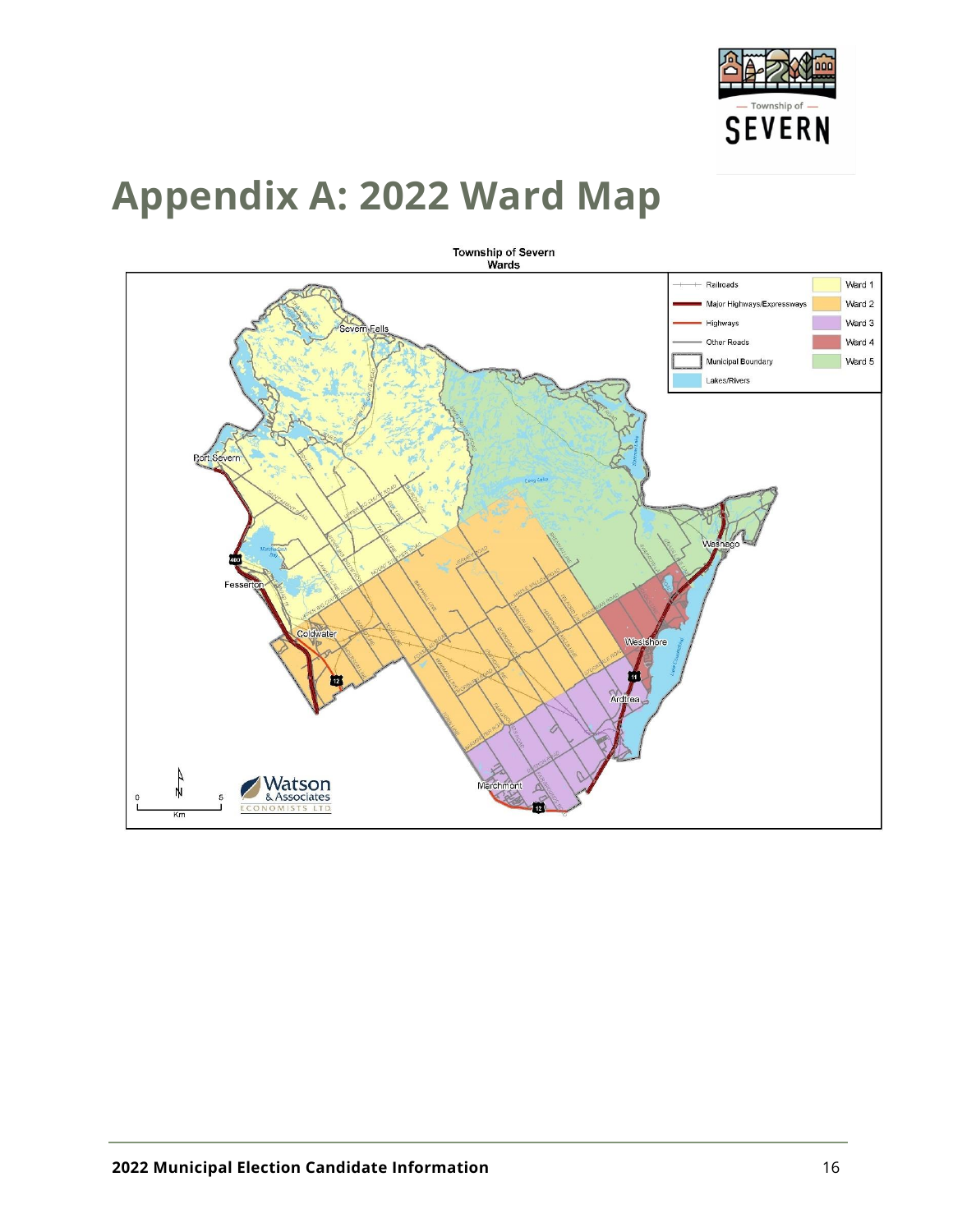

### <span id="page-16-0"></span>**Appendix B: Letter to Banking Institution**